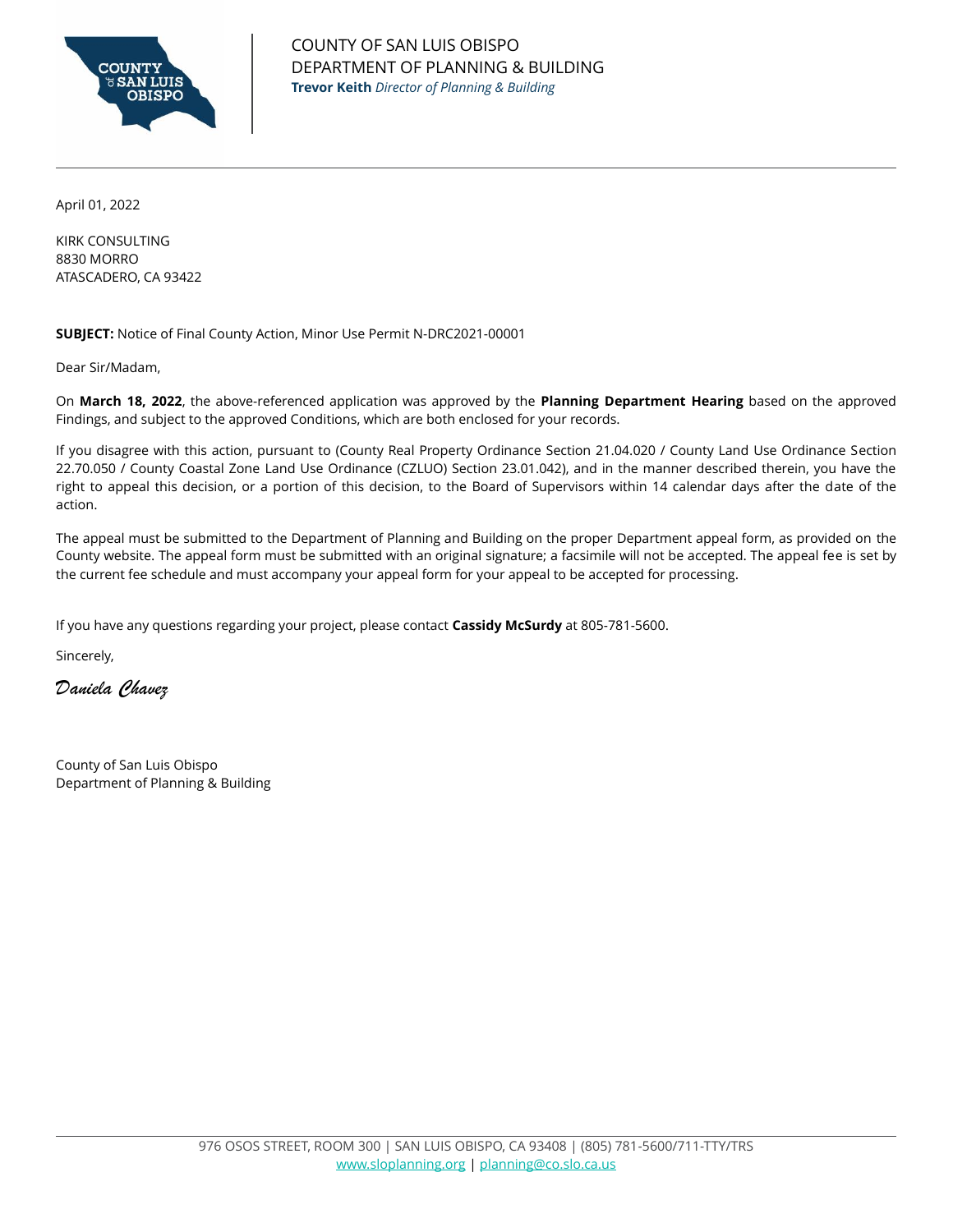## **EXHIBIT B - CONDITIONS OF APPROVAL Minor Use Permit / N-DRC2021-00001 JR Owners, LLC**

# **Approved Development**

- 1. This approval authorizes
	- a. The phased construction within a designated 2.5 acre building envelope to include:
		- i. 5,302-square-foot single-story ranch headquarters,
		- ii. 5,330-square-foot farm support quarters
		- iii. 1,600-square-foot accessory dwelling unit
	- b. Additional development of infrastructure improvements such as access improvements and septic installation as well as two residential swimming pools.

## **Conditions required to be completed at the time of application for construction permits**

## *Site Development*

- 2. **At the time of application for construction permits**, the applicant shall submit plans demonstrating compliance with the conditions of approval (#2-12, #15-18, #20-26) for Conditional Use Permit S000323U.
- 3. **At the time of application for construction permits** plans submitted shall show all development consistent with the approved site plan, floor plan, and architectural elevations.
- 4. **At the time of application for construction permits,** the applicant shall provide details on any proposed exterior lighting, if applicable. The details shall include the height, location, and intensity of all exterior lighting. All lighting fixtures shall be shielded so that neither the lamp nor the related reflector interior surface is visible from adjacent properties. Light hoods shall be dark colored.

# *Fire Safety*

5. **At the time of application for construction permits,** all plans submitted to the Department of Planning and Building shall meet the fire and life safety requirements of the California Fire Code. Requirements shall include, but not be limited to those outlined in the Fire Safety Plan, prepared by the CDF/County Fire Department for this proposed project.

#### *Services*

- 6. **At the time of application for construction permits**, the applicant shall submit evidence that there is adequate water to serve the proposal, on the site.
- 7. **At the time of application for construction permits**, the applicant shall submit evidence that a septic system, adequate to serve the proposal, or connection to public sewer can be installed on the site.

#### Access

**8. At the time of application for construction permits,** the applicant shall provide evidence to the Department of Planning and Building that onsite circulation and pavement structural sections have been designed and shall be constructed in conformance with Cal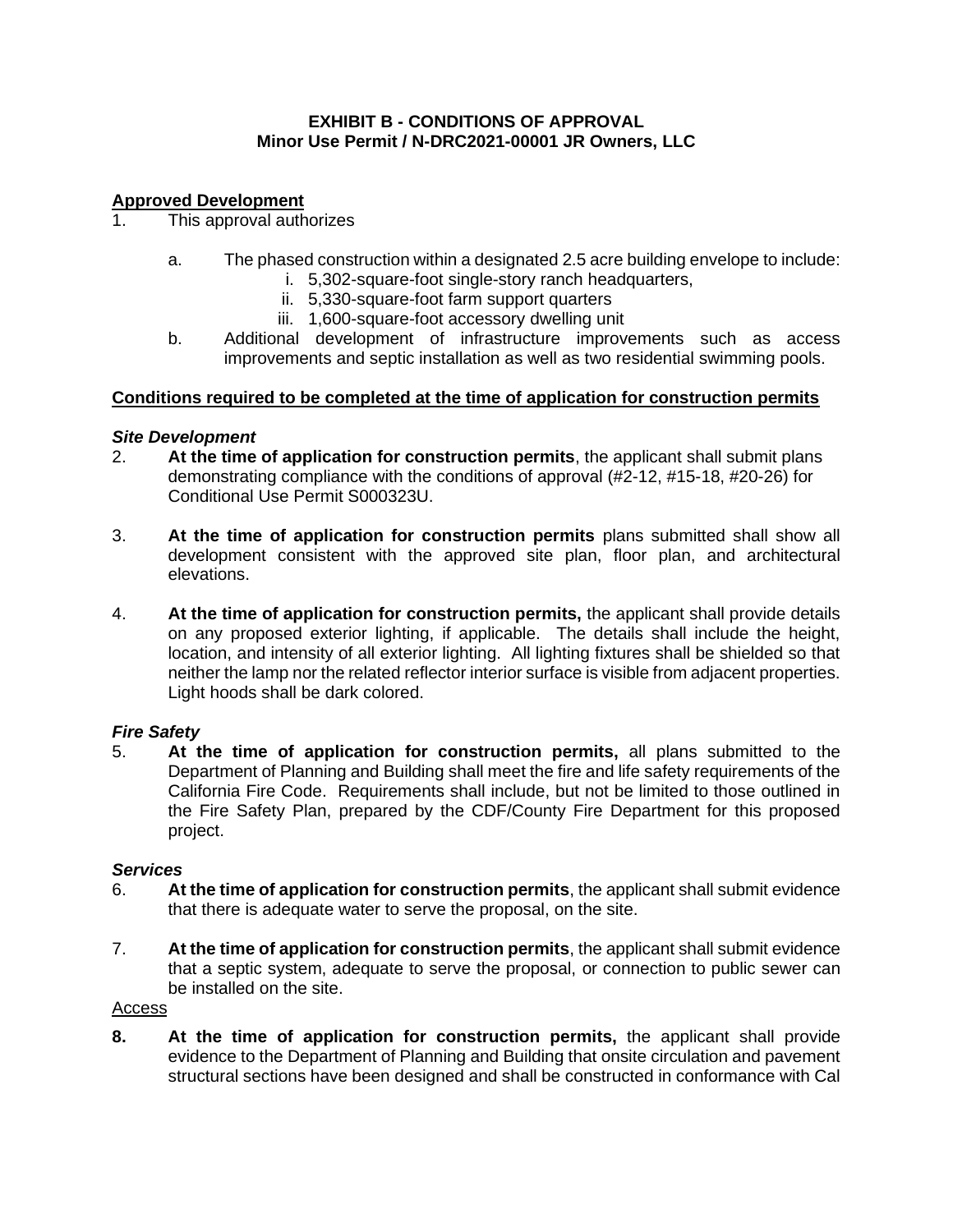Fire, or the regulating fire agency standards and specifications back to the nearest publicmaintained roadway.

# Drainage & Flood Hazard

- **9. At the time of application for construction permits,** the applicant shall submit complete drainage plans for review and approval in accordance with Section 22.52.110 of the Land Use Ordinance.
- **10. At the time of application for construction permits,** the applicant shall submit complete erosion and sedimentation control plans for review and approval in accordance with Section 22.52.120 of the Land Use Ordinance.

# Stormwater Pollution Prevention Plan (SWPPP)

**11. At the time of application for construction permits**, if the project disturbs more than 1.0 acre or is part of a common plan of development, the applicant must enroll for coverage under California's Construction General Permit. Sites that disturb less than 1.0 acre must implement all required elements within the site's erosion and sediment control plan as required by San Luis Obispo County Codes.

# **Conditions to be completed prior to issuance of a construction permit**

# *Fees*

- **12. Prior to issuance of a construction permit**, the applicant shall pay all applicable school and public facilities fees.
- **13. Prior to issuance of a construction permit**, the applicant shall pay the housing impact fee as required by Section 22.12.080.F.1, or may defer fee payment pursuant to Section 22.12.080.J.4. As an alternative the applicant may provide housing units or a land donation, pursuant to Section 22.12.080.F.3.
- **14. Prior to the issuance of construction permits,** the applicant must pay to the Department of Public Works the State Route 227 Corridor Traffic Mitigation Fee based on the fair share rates identified in the project traffic study prepared by *Associated Transportation Engineers, dated October 8, 2020*. The estimated fee is \$8,455.
- **15.** The applicant shall be responsible for paying to the Department of Public Works the 227 Corridor Traffic Mitigation Fee at the time of issuance of building permit, or within 30 days of land use permit approval if no building permit is required. In accordance with Government Code section 66020(d)(1), the County provides notice to the applicant that the 90-day approval period in which the applicant may protest imposition of the Road Improvement Fee has begun.

# *Farm Worker Occupancy Requirement*

**16. Prior to issuance of a construction permit for the farmworker support quarters,** an agreement between the landowner and the County limiting occupancy to farm employees and their spouses and children will be executed and recorded.

# **Conditions to be completed prior to occupancy or final building inspection /establishment of the use**